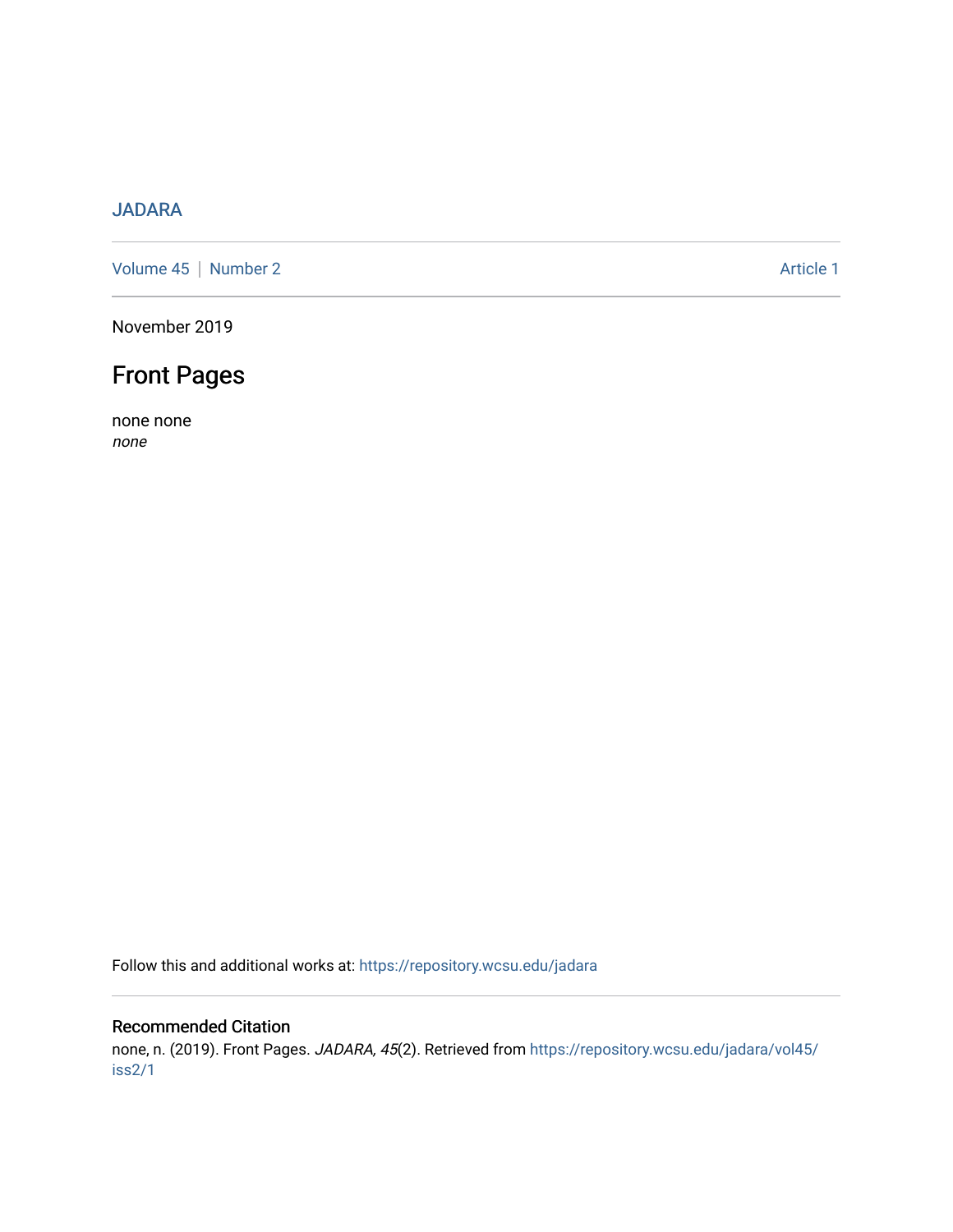none: Front Pages

# JADARA

A Journal for Professionals Networking for Excellenc in Service Delivery with Individuals who are Deaf or Hard of Hearing



Volume 45 Number 2 Winter 2012

1

ISSN 0899-9228

Published by WestCollections: digitalcommons@wcsu, 2019

**PARTHMENT** 

**Danes 732-785**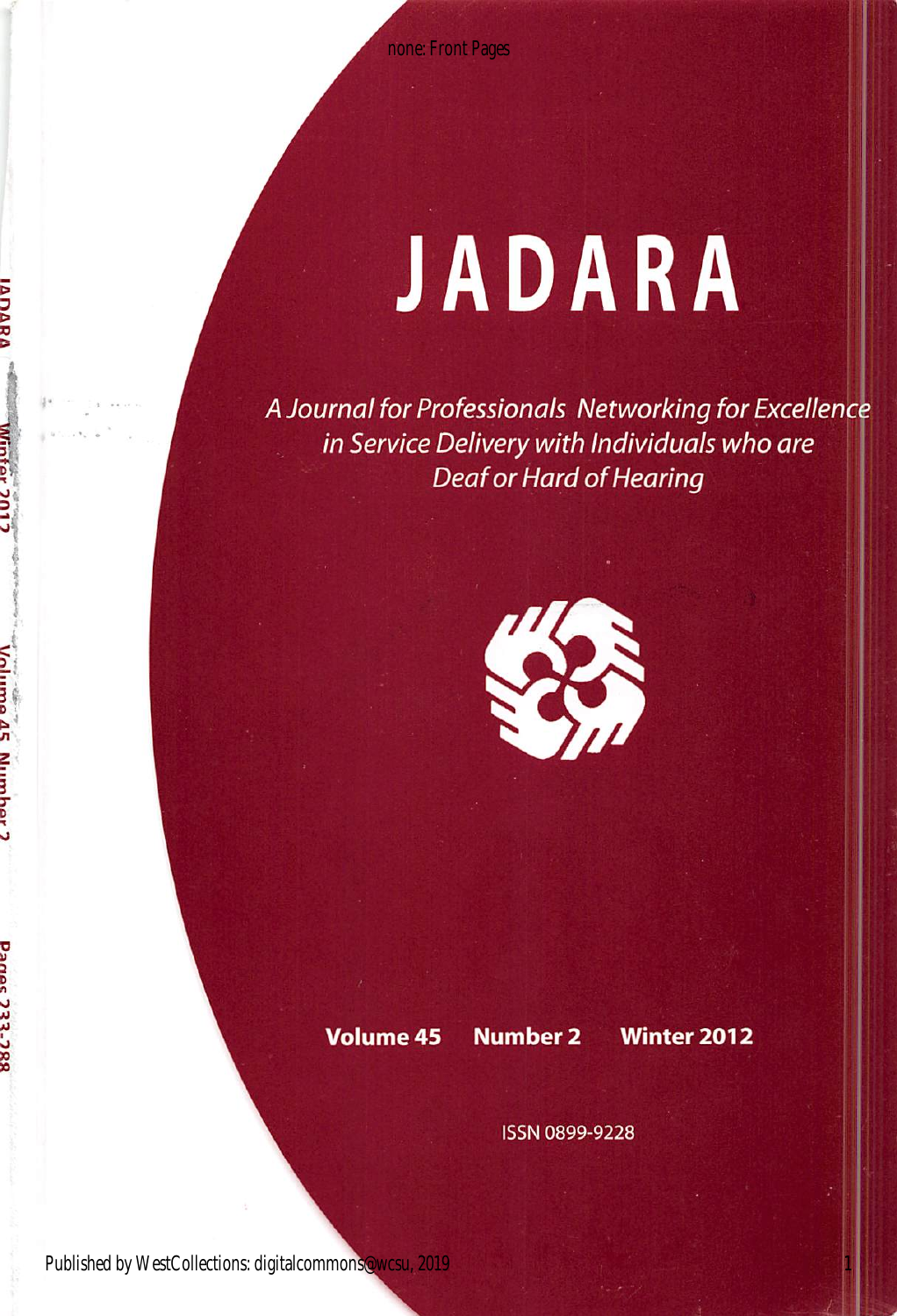

The official publication of ADARA

A Journal for Professionals Networking for Excellence in Service Delivery with Individuals who are Deaf or Hard of Hearing

### Senior Editor

David M. Feldman, Barry University

### Editorial Review Board

Pamela Dean Lawrence H. Pick Mayo Clinic Gallaudet University

Denise Kavin Shawn P. Saladin

PEPNet-Northeast The University of Texas -Pan American

Irene Leigh Steven R. Sligar

Gabriel I. Lomas McCay Vernon State University

Gallaudet University East Carolina University

Western Connecticut South Ponte Vedra Beach, FL

© ADARA 2012